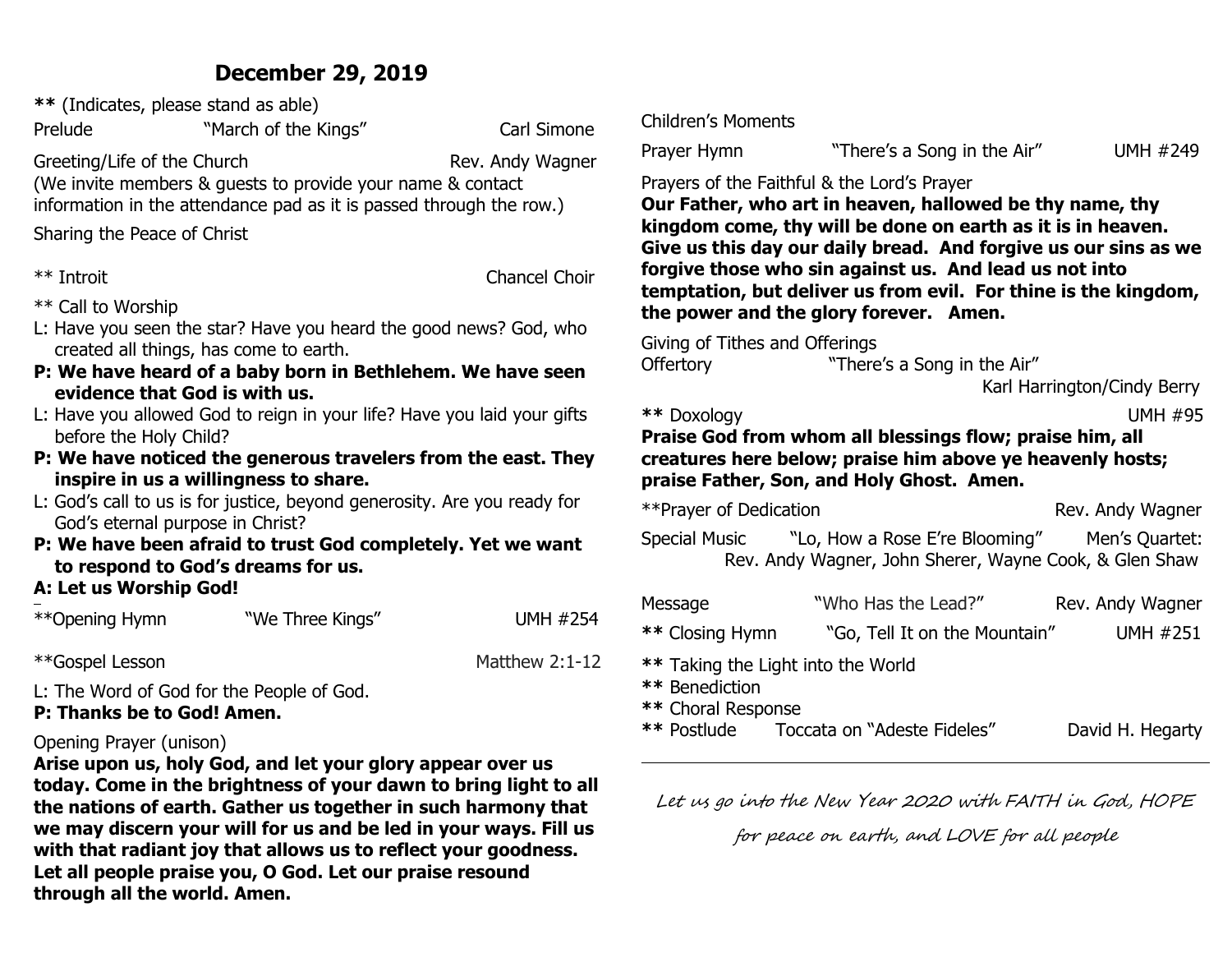

1

| <b>Monday</b><br>30      | <b>PRESCHOOL CLOSED ALL WEEK</b>                                       |                                                                     |  |
|--------------------------|------------------------------------------------------------------------|---------------------------------------------------------------------|--|
|                          | <b>Boy Scouts</b>                                                      | 7:00 pm Rm 15 C                                                     |  |
| <b>Tuesday</b><br>31     | DEADLINE FOR 1/5/20 BULLETIN                                           |                                                                     |  |
| Wednesday<br>$\mathbf 1$ | <b>HUDDA WEM AEUS</b>                                                  | <b>NEW YEAR'S DAY</b><br>(Office Closed)                            |  |
| Thursday<br>2            | <b>Bible Study</b><br>Prayer Shawl<br>Volleyball<br>SPRC - Staff Party | 10:00 am Parlor<br>11:30 am Parlor<br>6:00 pm FCC<br>6:00 pm FH A-C |  |
| Friday<br>3              | Xenia H.S. Winter Guard                                                | <b>FCC</b><br>$3:30 \text{ pm}$                                     |  |
| <b>Saturday</b><br>4     |                                                                        |                                                                     |  |
| <b>Sunday</b><br>5       | Sunday School                                                          | 9:00 am Preschool through<br>Grade 5, Rm 12 & Grades 6-12, Rm 8     |  |
|                          | Fellowship & Coffee                                                    | 10:00 am FH 15 A & B                                                |  |
|                          | Worship                                                                | 10:30 am Sanctuary                                                  |  |

#### **Sunday School Studies**

**Explorers** meet in Room 6, Leaders Char Lee & Cheryl Vahle study of **"30 Life Principles" by Charles F. Stanley.** 

**Double I** meet in 15C, Leader Wayne Cook study of **"Because of Bethlehem" by Max Lucado** during Lent.

**Open Doors** meet in Parlor studying **The Wonder of Christmas by Ed Robb & Rob Renfroe.**

**Friends & Followers** meet in the Library, Leader is Chad Mossing will be studying **Didn't See It Coming.**

**Grades 6-12** will meet in The Edge, Leader Joyce Smith.

**Preschool – Grade 5** Join the children under the leadership of Betsy Murray, Karen Mossing, and Kylie Fleming for Bible Stories and activities to reinforce the Bible Story of the day.



# **Faith Community United Methodist Church "Worship Together, Grow Together, Serve Together"**

# **December 29, 2019**

Rev. Andy Wagner (937) 372-7601 ext. 13 [pastorandy@fcum.org](mailto:pastorandy@fcum.org) [www.fcum.org](http://www.fcum.org/)

Like and Follow us on Facebook @ FCUM.Xenia

**We are a Stephen Ministry Congregation**

| <b>Worship Team</b>   |                                                                  |  |
|-----------------------|------------------------------------------------------------------|--|
| <b>Ushers</b>         | Ed Stidham, Robert Smith, Rick Smith,<br>Dick Strous, Jim Osburn |  |
| Greeters              | Harry & Alice Osman                                              |  |
| Liturgist             | <b>Chad Mossing</b>                                              |  |
| <b>Acolytes</b>       | William Mossing & Devon Bottorff                                 |  |
| Organist              | Carol Stewart                                                    |  |
| <b>Choir Director</b> | <b>Jim McPeek</b>                                                |  |
|                       |                                                                  |  |